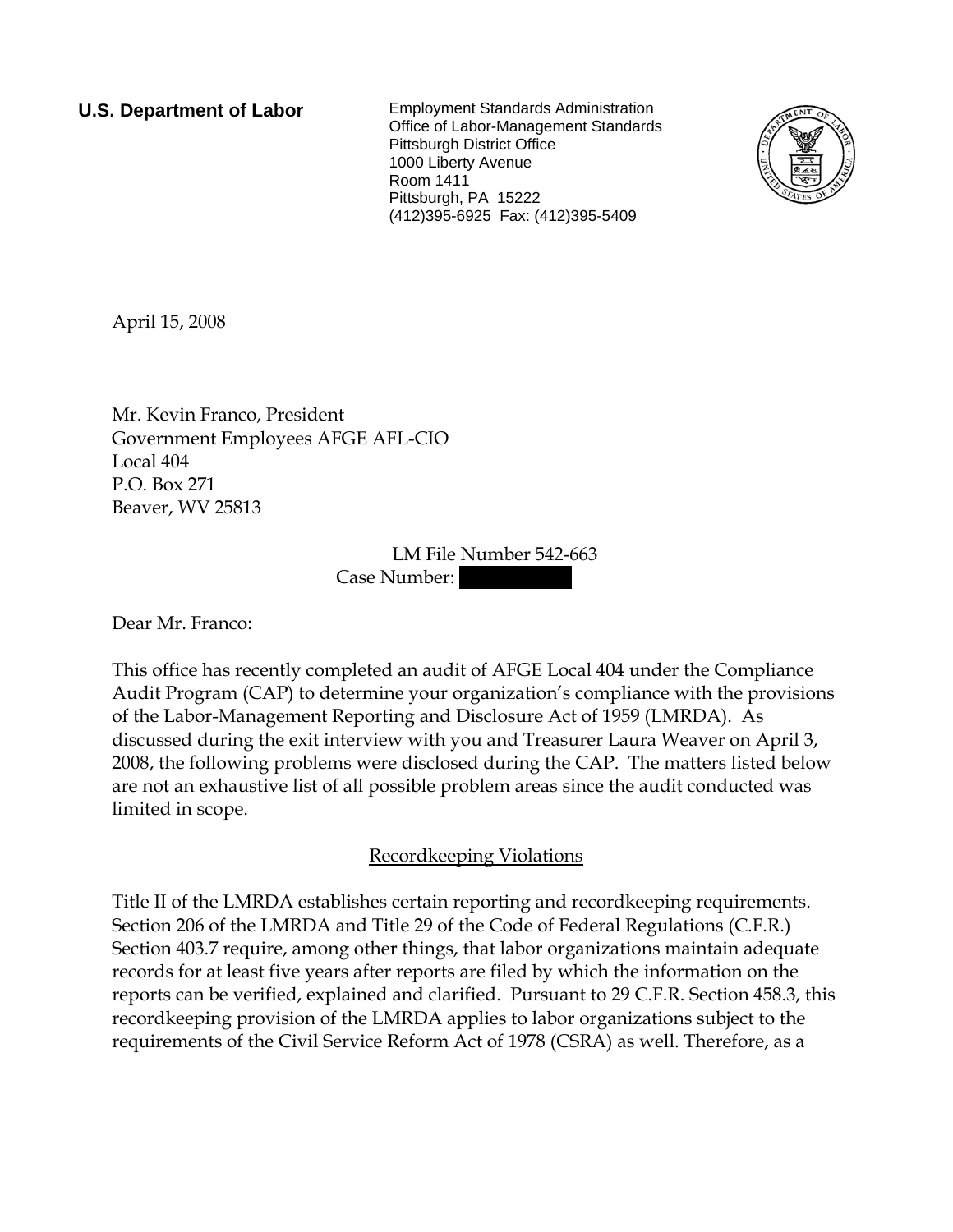Mr. Kevin Franco April 15, 2008 Page 2 of 4

general rule, labor organization must retain all records used or received in the course of union business.

For disbursements, this includes not only original bills, invoices, receipts, vouchers, and applicable resolutions, but also documentation showing the nature of the union business requiring the disbursement, the goods or services received, and the identity of the recipient(s) of the goods or services. In most instances, this documentation requirement can be satisfied with a sufficiently descriptive expense receipt or invoice. If an expense receipt is not sufficiently descriptive, a union officer or employee should write a note on it providing the additional information. For money it receives, the labor organization must keep at least one record showing the date, amount, purpose, and source of that money. The labor organization must also retain bank records for all accounts.

The audit of Local 404's 2007 records revealed the following recordkeeping violations:

1. General Reimbursed and Debit Card Expenses

Local 404 did not retain adequate documentation for reimbursed expenses and debit card expenses incurred by union officers totaling at least \$680. For example, a receipt was missing for a purchase made January 17, 2007, at Domino's Pizza for \$83.56. The pizza was for the union meeting, but the receipt could not be located. Also, check number , dated January 9, 2007, made payable to in the amount of \$55, did not have any supporting documentation. ||| ||||| rented a Santa suit for the children's' Christmas party but failed to submit a receipt when she was reimbursed.

As previously noted above, labor organizations must retain original receipts, bills, and vouchers for all disbursements. The president and treasurer (or corresponding principal officers) of your union, who are required to sign your union's LM report, are responsible for properly maintaining union records.

2. Meal Expenses

Local 404 did not require officers and employees to submit itemized receipts for meal expenses totaling at least \$745. The union must maintain itemized receipts provided by restaurants to officers and employees. These itemized receipts are necessary to determine if such disbursements are for union business purposes and to sufficiently fulfill the recordkeeping requirement of LMRDA Section 206.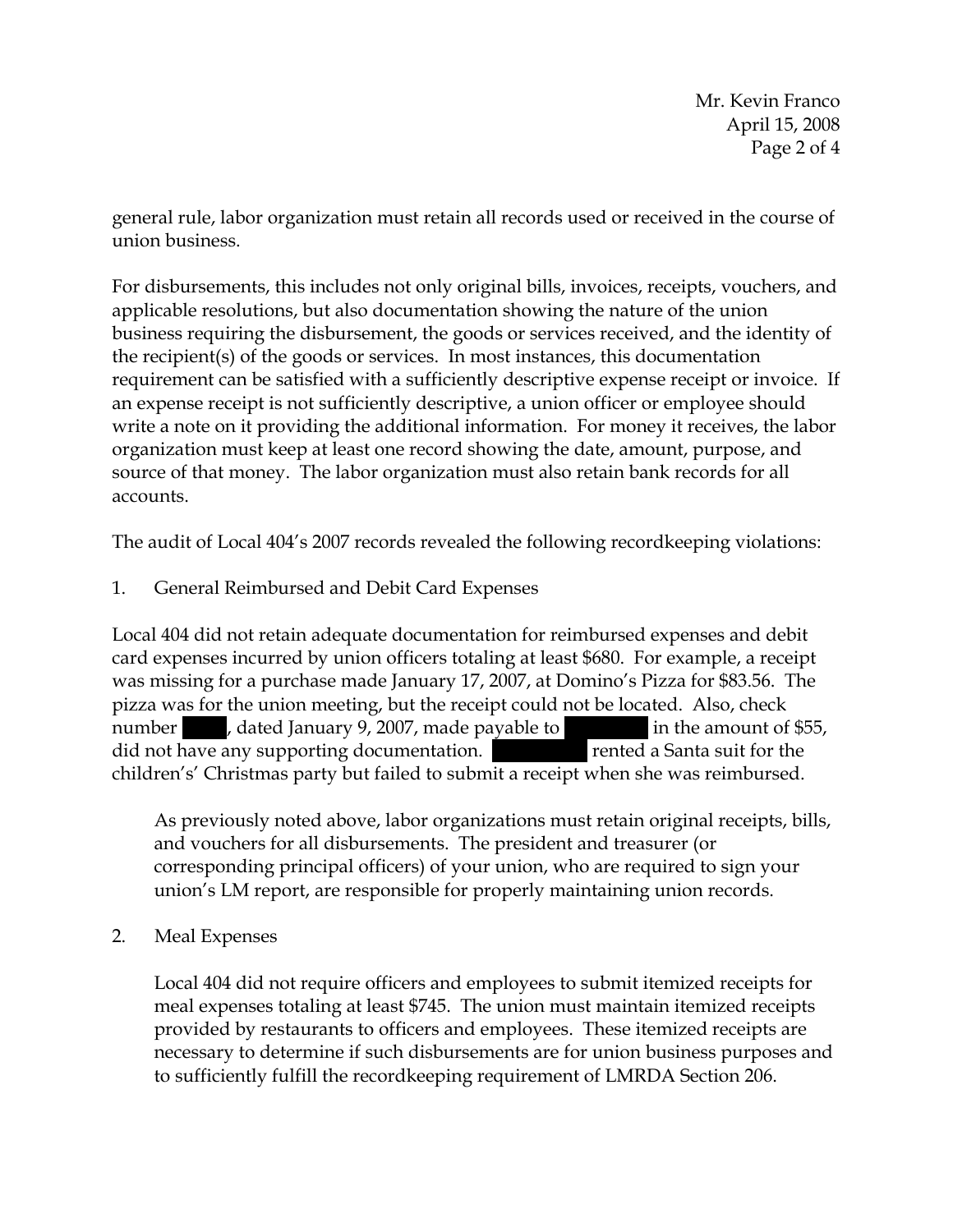Mr. Kevin Franco April 15, 2008 Page 3 of 4

Local 404 records of meal expenses did not always include written explanations of union business conducted or the names and titles of the persons incurring the restaurant charges. For example, a receipt for a meal purchased at Padrino's Italian Restaurant on January 18, 2007 was not itemized and the names of attendees were not noted. Union records of meal expenses must include written explanations of the union business conducted and the full names and titles of all persons who incurred the restaurant charges. Also, the records retained must identify the names of the restaurants where the officers or employees incurred meal expenses.

3. Failure to Record Receipts

Local 404 did not record in its receipts records some interest earned on savings accounts totaling at least \$444.42. Union receipts records must include an adequate identification of all money the union receives. The records should show the date and amount received, and the source of the money.

Based on your assurance that Local 404 will retain adequate documentation in the future, OLMS will take no further enforcement action at this time regarding the above violations.

## Reporting Violations

Failure to File Bylaws

Pursuant to 29 C.F.R. Section 458.3, the requirement under 29 C.F.R. Section 402.4 implementing LMRDA Section 201(a) is made applicable to labor organizations subject to the requirements of the CSRA. This provision requires labor organizations to file copies of any revised constitution and bylaws when it files its annual financial report. The audit disclosed a violation of this requirement. Local 404 amended its constitution and bylaws in 2004, but did not file the required copies with its LM report for that year.

Local 404 has now filed a copy of its constitution and bylaws.

## **Other Violations**

The audit disclosed the following other violation: